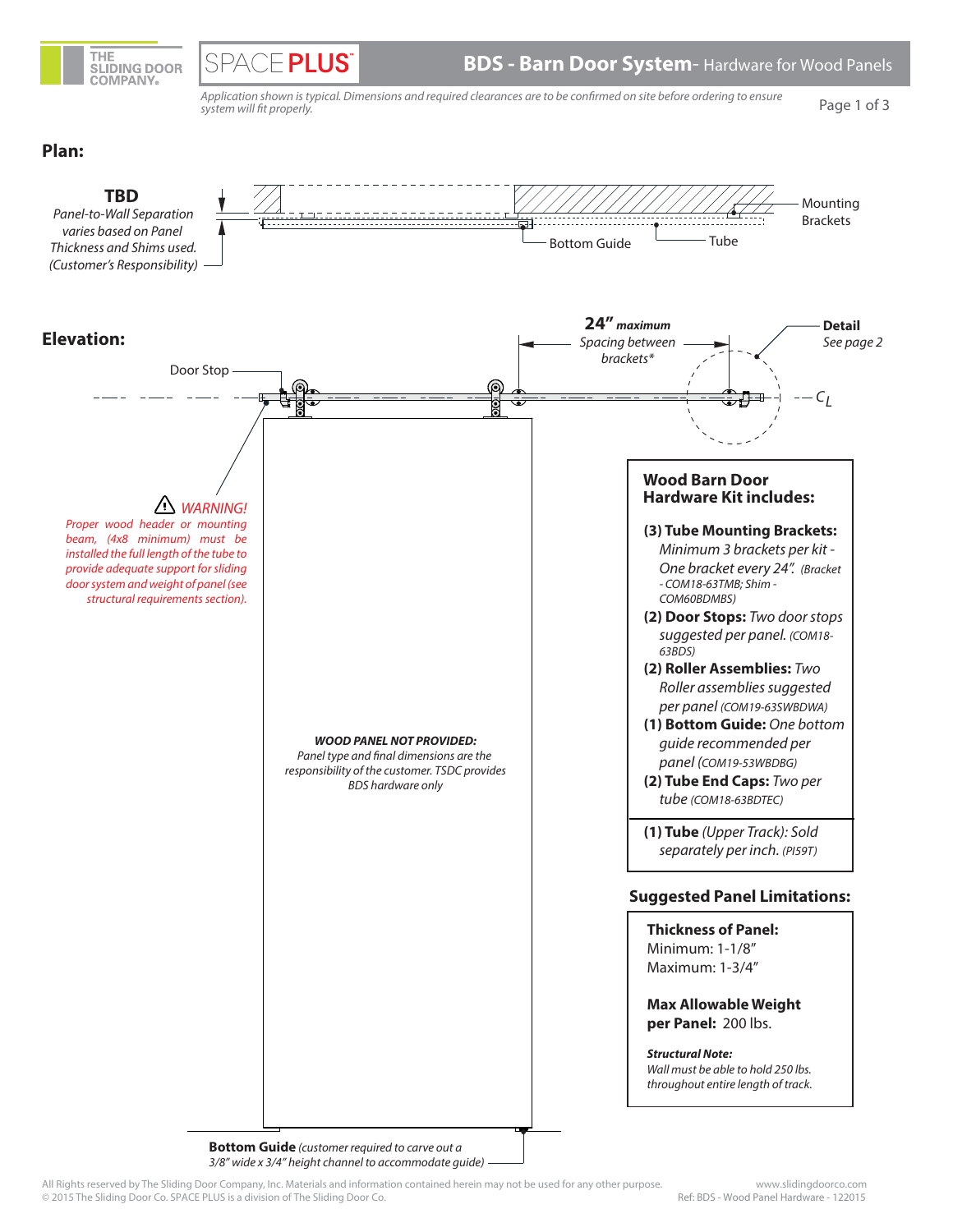**BDS - Barn Door System**- Hardware for Wood Panels



**Mounting Detail:**

**Front of System** (Side A)

Page 2 of 3



SPACE PLUS®



### **Door Stop + Wall Brackets:**

**Door Stop:** Stops the door at the desired locations of the tube (track). **Wall Brackets:** Used to secure the track to the wall/surface. The brackets must be secured to a continuous structural wood header (4x8 minimum) within the wall. (Metal studs require additional wood bracing.) Sheet metal screws are provided. Shims are included to accommodate unlevel wall surfaces.

### **Bottom Guide** (for wood doors)**:**

A channel of 3/8" wide by 3/4" deep is required under the panel to accommodate the bottom pin (secures to floor.)



All Rights reserved by The Sliding Door Company, Inc. Materials and information contained herein may not be used for any other purpose. www.slidingdoorco.com © 2015 The Sliding Door Co. SPACE PLUS is a division of The Sliding Door Co.